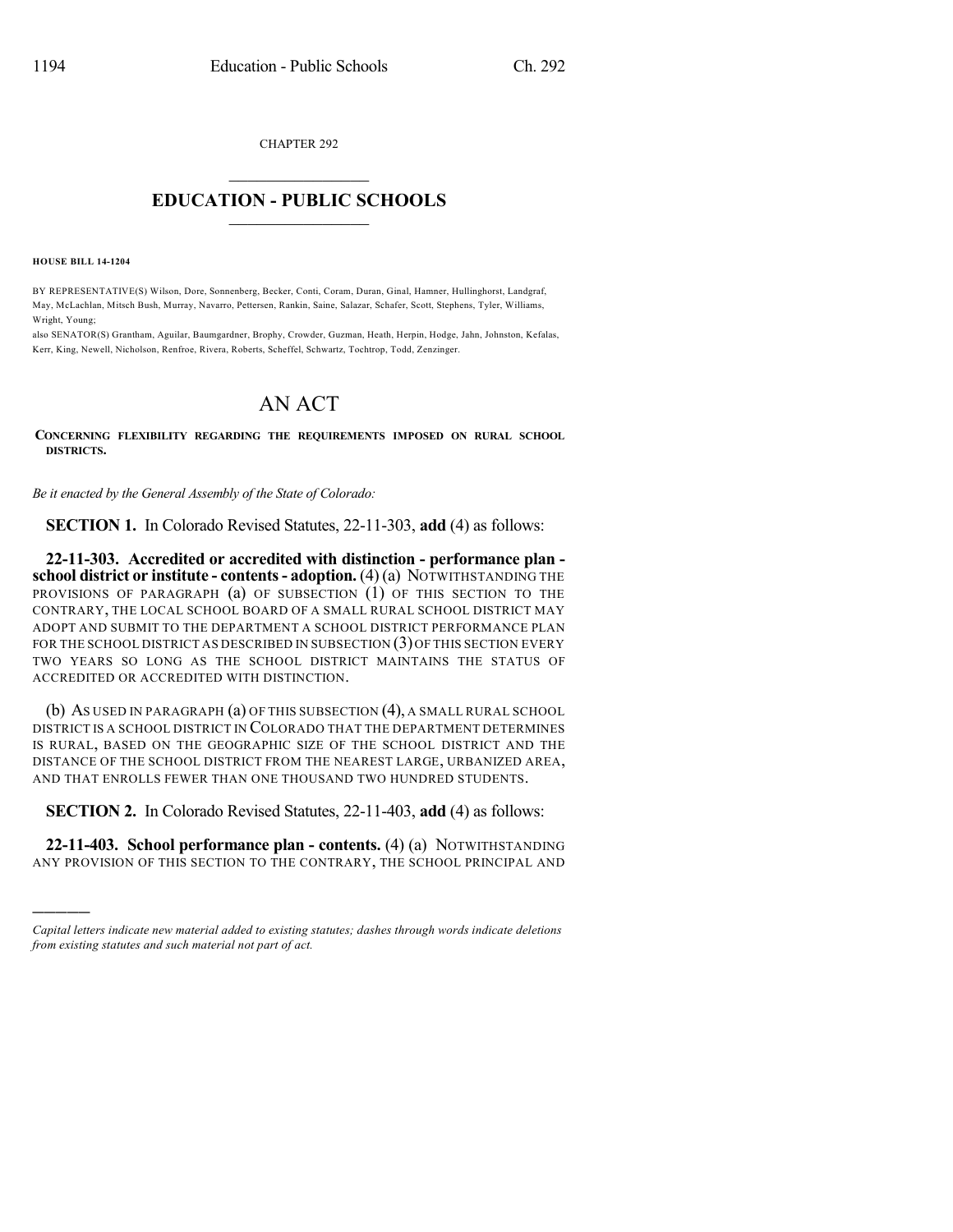THE SCHOOL DISTRICT SUPERINTENDENT, OR HIS OR HER DESIGNEE, OF A PUBLIC SCHOOL OF A SMALL RURAL SCHOOL DISTRICT MAY ADOPT A SCHOOL PERFORMANCE PLAN FOR THE PUBLIC SCHOOL AS DESCRIBED IN SUBSECTION (3) OF THIS SECTION EVERY TWO YEARS SO LONG AS THE STATE BOARD, PURSUANT TO SECTION 22-11-210, REQUIRES THE PUBLIC SCHOOL TO IMPLEMENT A PERFORMANCE PLAN.

(b) AS USED IN PARAGRAPH (a) OF THIS SUBSECTION (4), A SMALL RURAL SCHOOL DISTRICT IS A SCHOOL DISTRICT IN COLORADO THAT THE DEPARTMENT DETERMINES IS RURAL, BASED ON THE GEOGRAPHIC SIZE OF THE SCHOOL DISTRICT AND THE DISTANCE OF THE SCHOOL DISTRICT FROM THE NEAREST LARGE, URBANIZED AREA, AND THAT ENROLLS FEWER THAN ONE THOUSAND TWO HUNDRED STUDENTS.

**SECTION 3.** In Colorado Revised Statutes, 22-11-210, **amend** (2) (b) as follows:

**22-11-210. Public schools - annual review - plans - supports and interventions** - **rules.** (2)(b)(I) Notwithstanding any provision of this article to the contrary, a school district with one thousand students or fewer may submit a single plan to satisfy the school district and school plan requirements, so long as the plan meets all state and federal requirements for school and district plans. A school district with more than one thousand but fewer than one thousand two hundred students may, upon request and at the department's discretion, submit a single plan to satisfy the school district and school plan requirements, so long as the plan meets all state and federal requirements for school and district plans.

(II) A SMALL RURAL SCHOOL DISTRICT THAT IS AUTHORIZED PURSUANT TO SECTION 22-11-303 (4) TO SUBMIT A SCHOOL DISTRICT PERFORMANCE PLAN EVERY TWO YEARS MAY SUBMIT A SINGLE PLAN TO SATISFY THE SCHOOL DISTRICT AND SCHOOL PLAN REQUIREMENTS ONLY IF EACH OF THE PUBLIC SCHOOLS THAT IS INCLUDED IN THE SINGLE PLAN IS AUTHORIZED PURSUANT TO SECTION 22-11-403(4) TO SUBMIT A SCHOOL PERFORMANCE PLAN EVERY TWO YEARS. AS USED IN THIS SUBPARAGRAPH (II), A SMALL RURAL SCHOOL DISTRICT IS A SCHOOL DISTRICT IN COLORADO THAT THE DEPARTMENT DETERMINES IS RURAL, BASED ON THE GEOGRAPHIC SIZE OF THE SCHOOL DISTRICT AND THE DISTANCE OF THE SCHOOL DISTRICT FROM THE NEAREST LARGE, URBANIZED AREA, AND THAT ENROLLS FEWER THAN ONE THOUSAND TWO HUNDRED STUDENTS.

**SECTION 4.** In Colorado Revised Statutes,  $22-7-1210$ , **amend** (5)(b) (III); and **add** (5) (b) (III.5) as follows:

**22-7-1210. Early literacy fund - created - repeal.** (5) (b) A local education provider may use the per-pupil intervention moneys only as follows:

(III) To purchase tutoring servicesin readingforstudentswith significantreading deficiencies; or

(III.5) FOR A LOCAL EDUCATION PROVIDER THAT IS A SMALL RURAL SCHOOL DISTRICT AS DESCRIBED IN SECTION 22-11-303 (4) (b), TO PURCHASE FROM A BOARD OF COOPERATIVE SERVICES THE SERVICES OF A LITERACY SPECIALIST TO PROVIDE EDUCATOR PROFESSIONAL DEVELOPMENT IN LITERACY AND OTHER SUPPORT IN IMPLEMENTING THE REQUIREMENTS OF THIS PART 12; OR